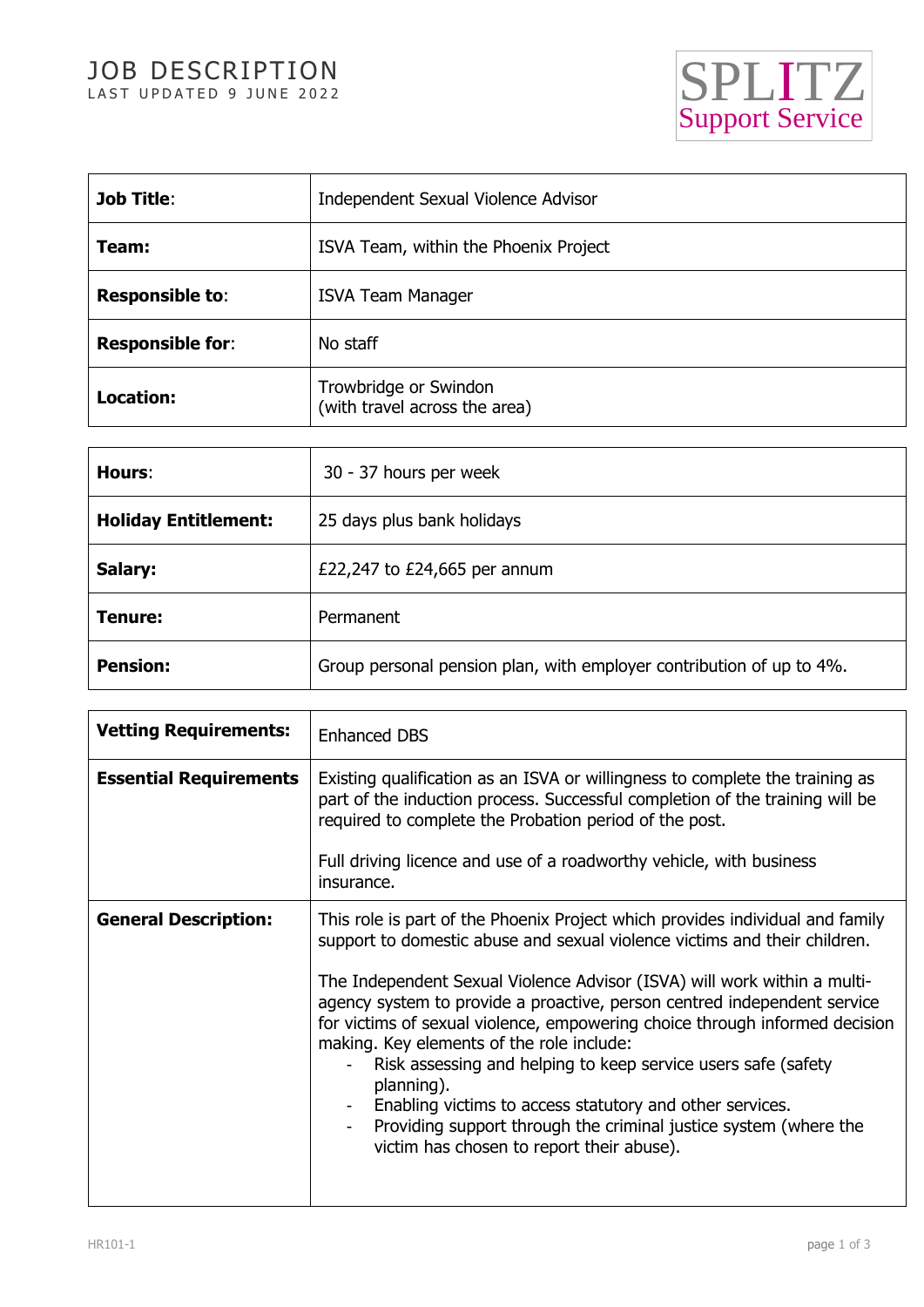| The ISVA role requires the building of effective relationships with other<br>agencies that may support victims of sexual violence, developing referral<br>pathways and creating outward facing information resources and campaigns<br>to raise awareness and build confidence in reporting sexual violence. |
|-------------------------------------------------------------------------------------------------------------------------------------------------------------------------------------------------------------------------------------------------------------------------------------------------------------|
| The ISVA will be required to work to the Quality Standards for services<br>supporting victims/survivors of sexual violence.                                                                                                                                                                                 |
| This role will be based in either our Trowbridge or Swindon office, with<br>expectation of paid travel across the area. Splitz supports staff to work<br>flexibly and we operate hybrid working (working both remotely and in the<br>offices).                                                              |

## **Main Duties and Responsibilities**

- To provide a person centred, client focused, independent service, distinct from the role of a crisis worker or counsellor primarily for the benefit of adult victims of sexual abuse.
- To work with family members and supporters of victims to provide information and support where appropriate and required.
- To work with victims who have chosen to report their abuse and those who have not and provide a victim led service to all service users, empowering choice through informed decision making.
- To complete a support needs analysis, including risk assessments, in relation to support and counselling services and create an individualized safety plan for each client.
- To liaise with police and CPS on behalf of the client, with the client's consent and adhering to confidentiality policy in relation to the release of information. If protocols can be agreed, keep clients informed about the case progress on behalf of the police in line with the requirements of the Victims Code of Practice. An ISVA will work alongside the criminal justice system but be independent of it.
- To provide practical and emotional support to meet the needs of each individual service user at every stage of their journey.
- To support a service user to access special measures for the Court process where required.
- Where appropriate to support the service user and be alongside them throughout any Court proceedings.
- To provide telephone, text, email and face to face support within the context of a nonjudgemental and confidential service, referring to counselling services, external agencies and other professionals as required.
- To provide sensitive and non–judgmental support, enabling the service user to regain control and self-esteem.
- Encourage/assist clients to develop their own support network.
- To provide information to enable clients to make informed decisions in relation to the selfreferral option, medical care, forensic examination, making a police report, mental health and sexual health and onward referrals.
- To promote the service to external agencies where applicable.
- To produce clear record keeping/documentation, in a timely manner (according to Phoenix Project policy) and ensure secure storage as per Splitz policy.